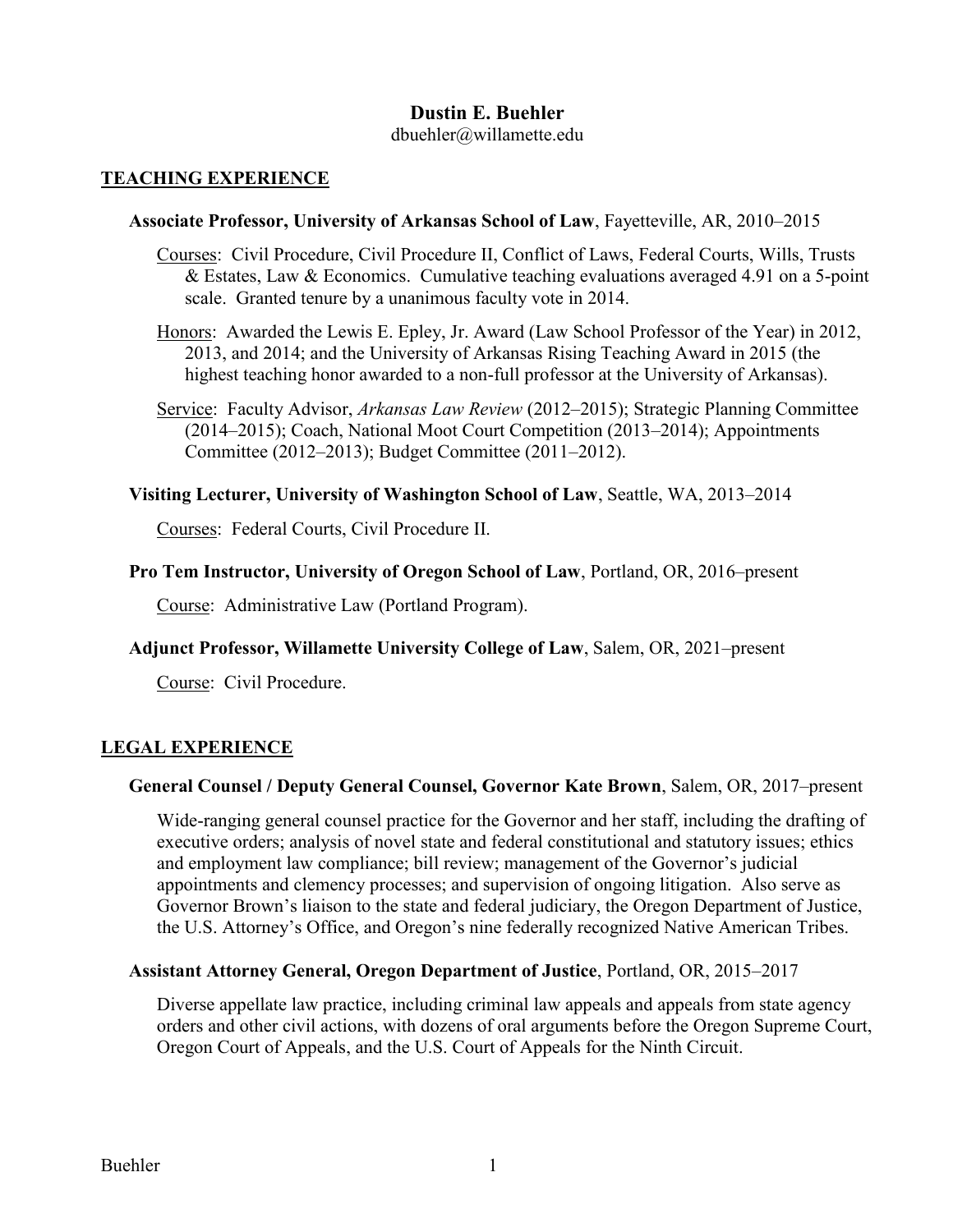#### **Director, University of Arkansas Appellate Litigation Project**, Fayetteville, AR, 2012–2015

Established and supervised clinical program in which students briefed and argued prisoner civil rights appeals before the federal appellate courts. Published opinions in favor of project clients include *Colwell v. Bannister*, 763 F.3d 1060 (9th Cir. 2014), and *Nordstrom v. Ryan*, 762 F.3d 903 (9th Cir. 2014).

**Associate, Davis Wright Tremaine LLP**, Seattle, WA, 2008–2010

Litigated a variety of commercial litigation matters. Drafted pleadings and briefs (including briefs submitted to the U.S. Supreme Court and Washington Supreme Court), conducted depositions, coordinated discovery, and wrote legal memoranda.

## **CLERKSHIP**

### **Judge Alfred Goodwin, U.S. Court of Appeals, Ninth Circuit**, Pasadena, CA, 2007–2008

Drafted judicial opinions, orders and dispositions. Prepared bench memoranda and questions for oral argument. Analyzed appellate briefs, petitions for rehearing and trial records. Evaluated claims regarding federal court jurisdiction, Fourth Amendment search and seizure, equal protection and due process, contract law, and immigration law.

# **EDUCATION**

**University of Washington School of Law**, Seattle, WA, J.D., 2007, Class Rank: 3 / 180

Associate Editor-in-Chief, *Washington Law Review* President, Moot Court Honor Board Order of the Coif; Order of the Barristers National Champion, 2007 National Moot Court Competition (New York City Bar Association) Champion Team, 2005 First Year Appellate Advocacy Competition Eugene A. Wright Scholar (excellence in academics, law review, and moot court) CALI Excellence for the Future Award (highest grade): Federal Courts, Constitutional Law, Copyright, Washington Constitutional Law, Basic Legal Skills (first year writing course)

**Willamette University**, Salem, OR, B.A., 2000, Politics and History, *magna cum laude*

Phi Beta Kappa G. Herbert Smith Presidential Scholar (full-tuition merit scholarship) President, Willamette University Philomathean Society (Debate Union) Politics Department Honors for senior thesis, *The Drive for Direct Democracy: An Analysis of States without the Initiative and Referendum*

## **PUBLICATIONS**

*Revisiting Jurisdiction's Social Cost: A Brief Rejoinder to Professor Klerman*, 90 WASH. L. REV. ONLINE 1 (2015)

*Solving Jurisdiction's Social Cost*, 89 WASH. L. REV. 653 (2014)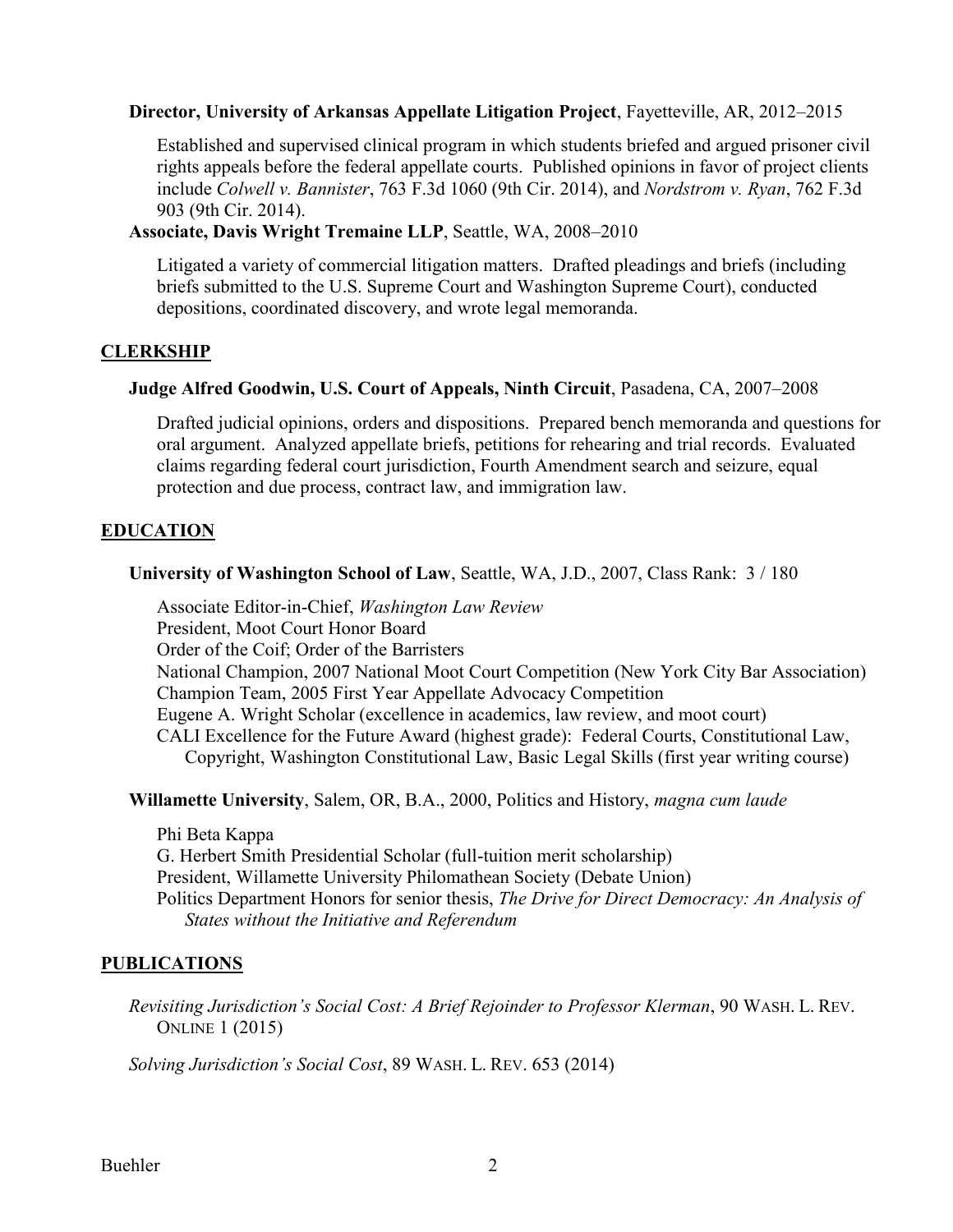- *Eggshell Economics: A Revolutionary Approach to the Eggshell Plaintiff Rule*, 74 OHIO ST. L.J. 375 (2013), with Steve P. Calandrillo
- *Jurisdictional Incentives*, 20 GEO. MASON L. REV. 105 (2012)
- *Jurisdiction, Abstention, and Finality: Articulating a Unique Role for the Rooker-Feldman Doctrine*, 42 SETON HALL L. REV. 553 (2012)
- *Baseball's Moral Hazard: Law, Economics, and the Designated Hitter Rule*, 90 B.U. L. REV. 2083 (2010), with Steve P. Calandrillo
- *Revisiting Rooker-Feldman: Extending the Doctrine to State Court Interlocutory Orders*, 36 FLA. ST. U. L. REV. 373 (2009)
- *Time Well Spent: An Economic Analysis of Daylight Saving Time Legislation*, 43 WAKE FOREST L. REV. 45 (2008), with Steve P. Calandrillo
- Comment, *Washington's Title Match: The Single-Subject and Subject-in-Title Rules of Article II, Section 19 of the Washington State Constitution*, 81 WASH. L. REV. 595 (2006)

## **MEDIA COVERAGE**

Academic commentary and analysis featured in a variety of regional and national media, including National Public Radio, CBS News, Bloomberg BNA's *United States Law Week*, the *Arkansas Democrat-Gazette*, the *Northwest Arkansas Times*, KFSM News, and *Research Frontiers*.

## **SELECTED PRESENTATIONS AND CONFERENCES**

- Presenter, "Face Coverings: The Oregon Experience," NATIONAL GOVERNORS ASSOCIATION LEGAL COUNSEL MEETING (2020) (virtual meeting)
- "Reforming Clemency in Oregon," OREGON JUSTICE RESOURCE CENTER'S WOMEN IN PRISON CONFERENCE, Portland, OR (2019)
- "Oregon's Clemency Power and Process" (CLE presentation), OFFICE OF THE FEDERAL PUBLIC DEFENDER, DISTRICT OF OREGON, Portland, OR (2019)
- "Jurisdiction, Abstention, and Finality" (CLE presentation), OREGON DEPARTMENT OF JUSTICE, Salem, OR (2016)
- "Solving Jurisdiction's Social Cost," UNIVERSITY OF NEW MEXICO SCHOOL OF LAW FACULTY COLLOQUIA SERIES, Albuquerque, NM (2014)
- Presenter, "Civil Procedure: A Review for District Judges," ARKANSAS DISTRICT JUDGES ANNUAL SPRING MEETING, Rogers, AR (2014)
- "Solving Jurisdiction's Social Cost," CENTRAL STATES LAW SCHOOLS ASSOCIATION ANNUAL SCHOLARSHIP CONFERENCE, Fayetteville, AR (2013)